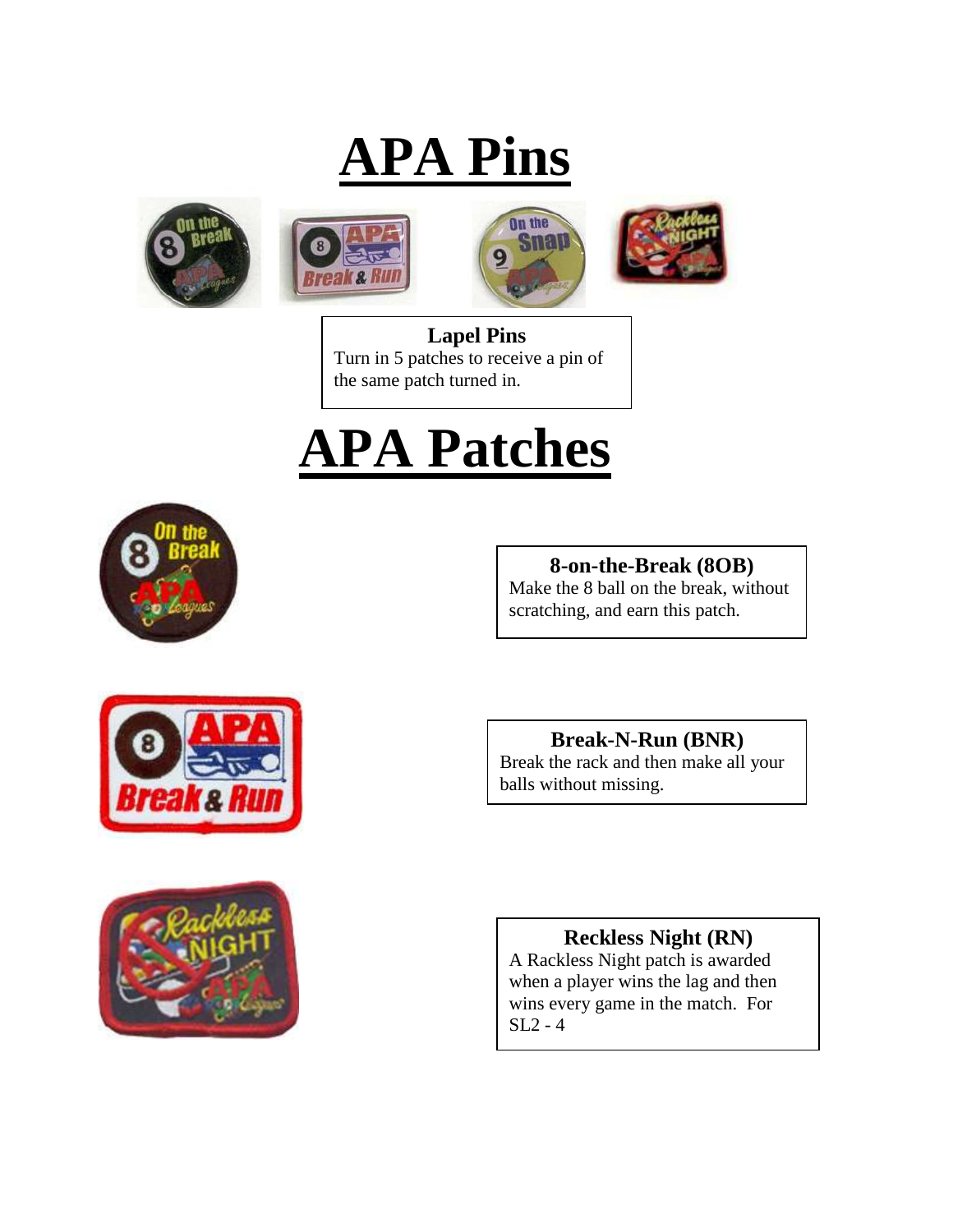







Your team must play 5 matches (forfeits do not count) and beat your opponents in all 5 matches. A patch will be awarded to every member who played on the winning team.

#### **8 Ball Mini Slam**

Make the 8 on the break without scratching and break and run the 8 in the same match. (This patch will be given in place of 8 on the break  $& 8B & R$ )

> **I Beat a 7 (8-Ball)** Beat a skill level 7 player in 8 ball and earn a patch.



# **APA Sportsmanship Patch**

This is possibly the most important patch in our League. This patch is awarded to those players who demonstrate great sportsmanship. In order to earn this patch, someone must first nominate you by sending an e-mail, or write up on the back of the score sheet to the League Office indicating how you showed good sportsmanship during the match. Anyone can nominate you, votes must come from your opponents, not members of your own team. Final decisions are at the discretion of the League Operator.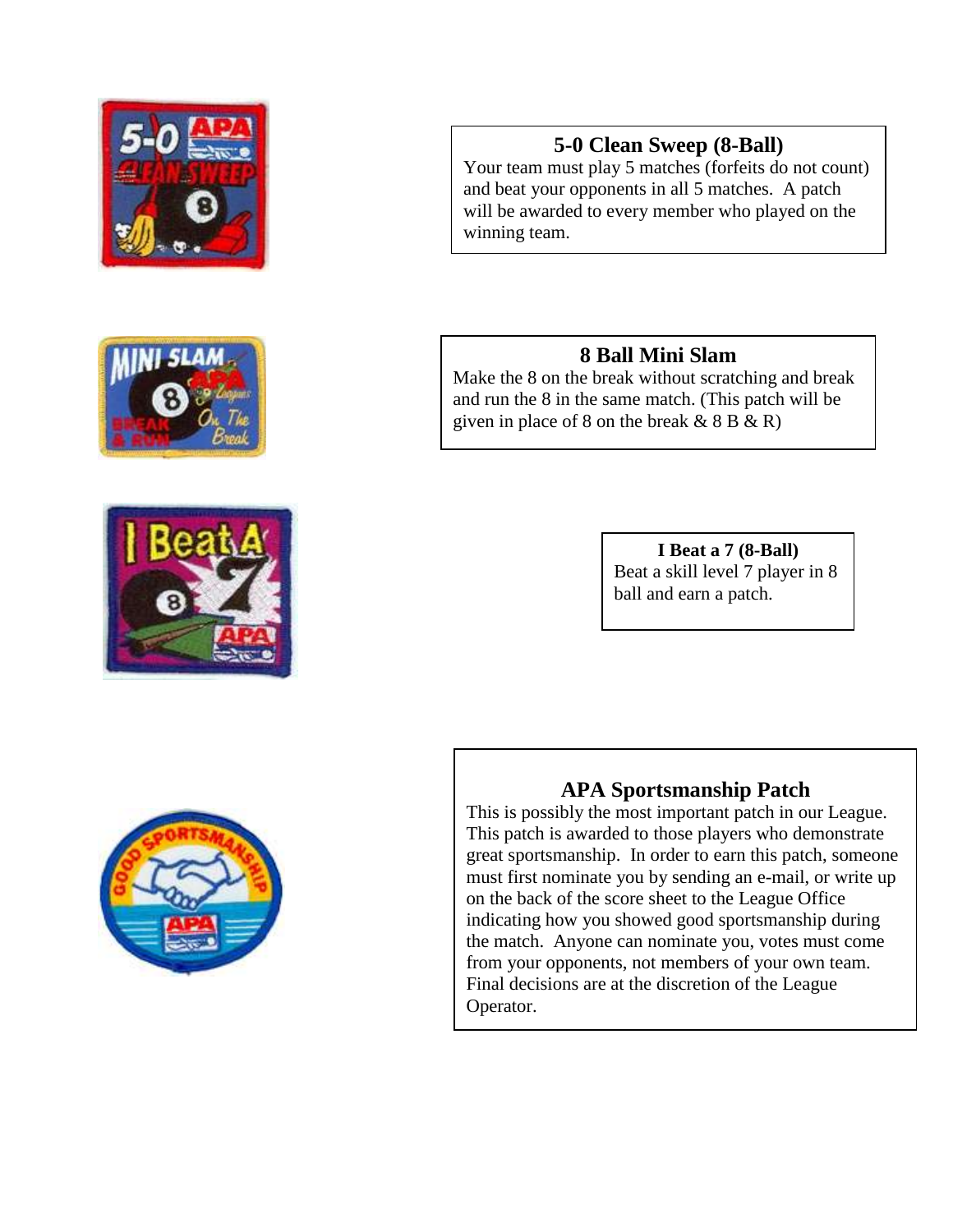









#### **Local Team Championship**

This patch is awarded to everyone who participates in the Local Team Championship.

#### **I Beat the League Operator**

Have you seen your League Operator outand-about? Want to challenge her to a game? Win the game and earn this patch.

#### **MVP**

This patch is awarded to the MVP for each division and bracket. To earn the MVP award you must have played at least 6 times in the session with your team and finish  $1<sup>st</sup>$  in your division and bracket.

#### **Break-N-Run (BNR)**

Break the rack and then make all your balls without missing.

#### **9-on-the-Snap**

Make the 9 ball on the break, without scratching, and earn this patch.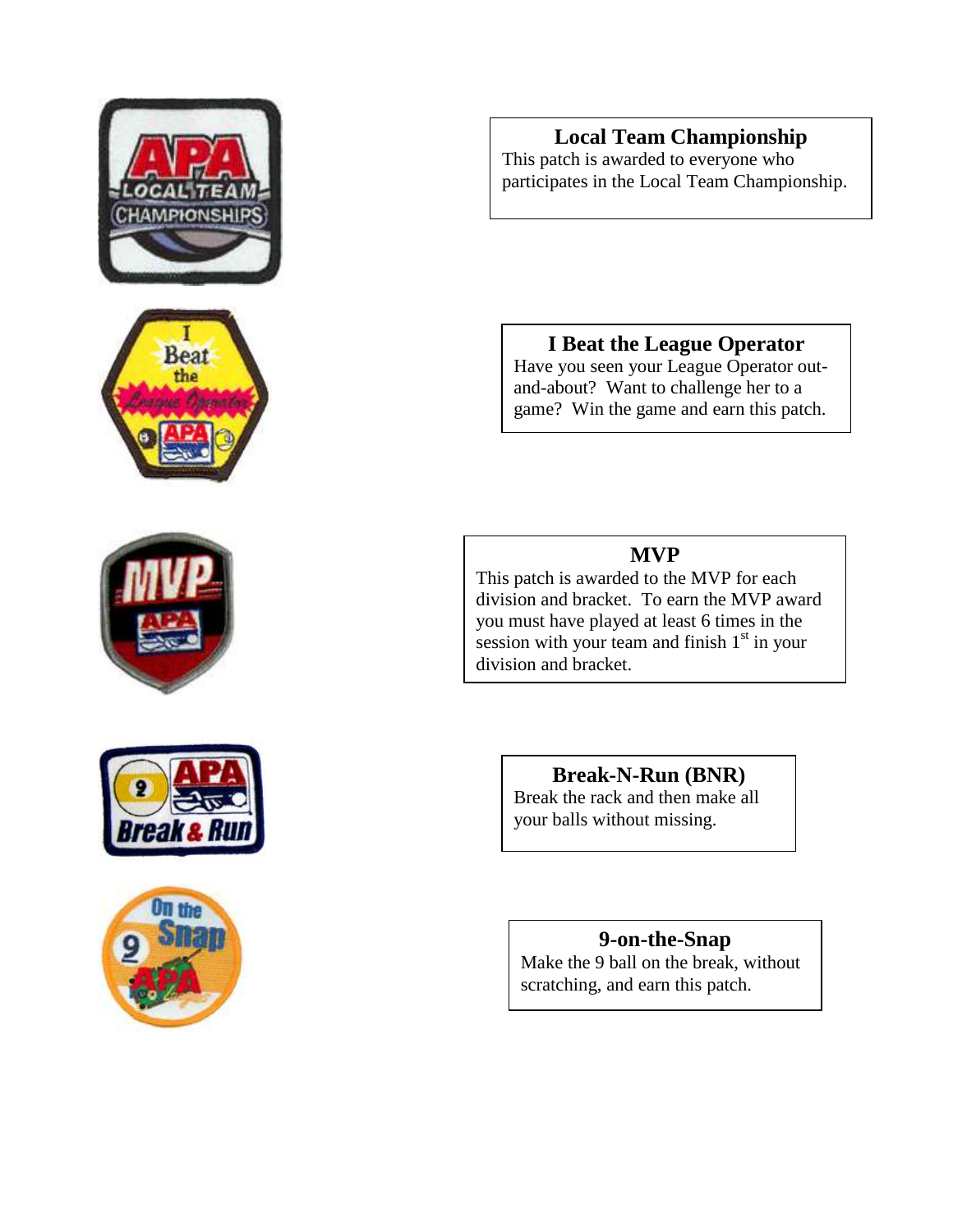









#### **9 Ball Mini Slam**

Make the 9 on the snap without scratching and break and run the 9 in the same match. (This patch will be given in place of 9 on the snap and 9 B  $\&$  R)

#### **5-0 Team Sweep (9-Ball)**

Your team must play 5 matches (forfeits do not count) and beat your opponents in all 5 matches. A patch will be awarded to every member who played on the winning team.

> **I Beat a 9 (9-Ball)** Beat a skill level 9 player in 9 ball and earn a patch.

**20–0 Shutout Match (9- ball)** Take all the points in your individual 9–ball match.

**250 Club** Play 250 matches in either 8-ball or 9-ball to receive this patch.